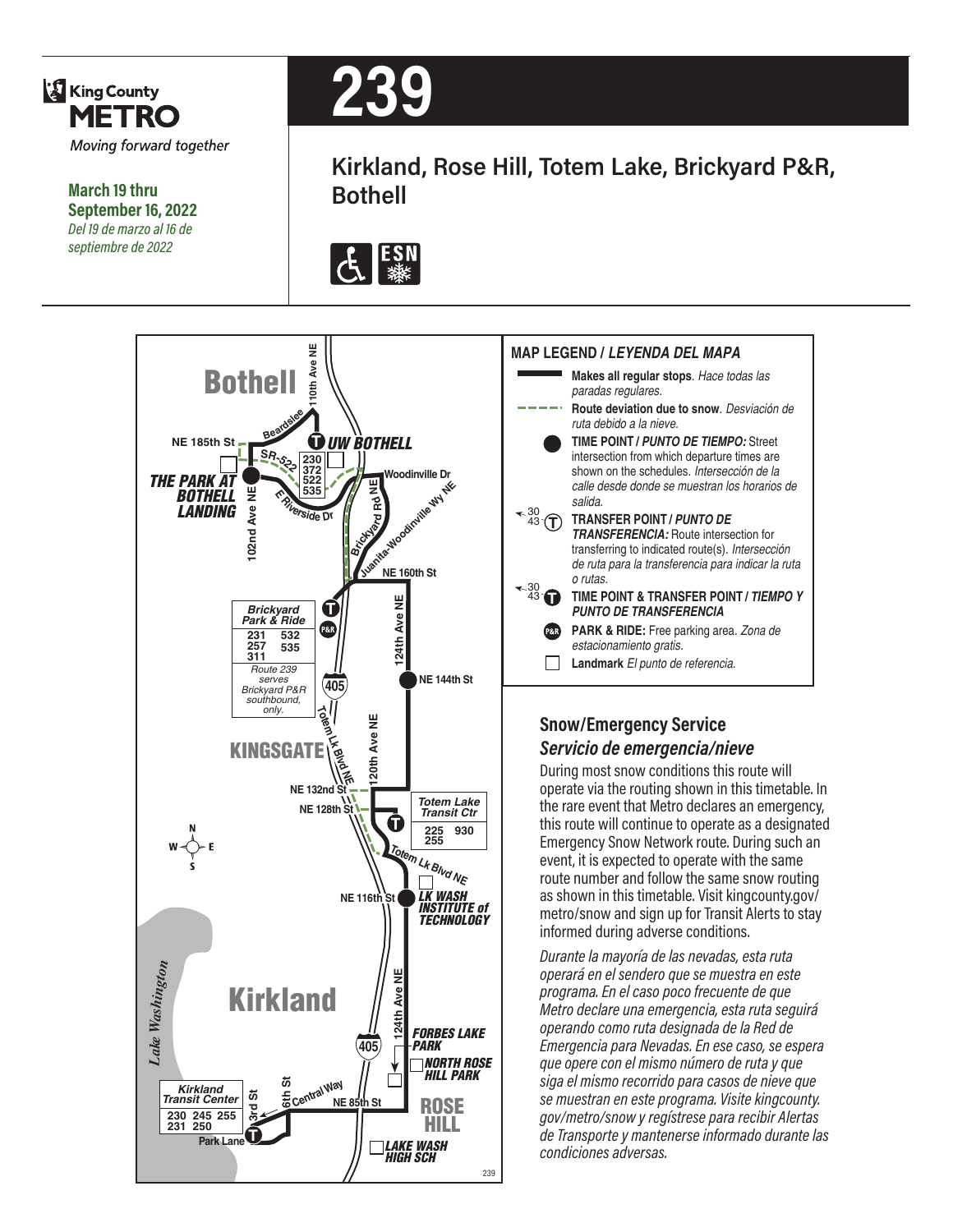#### Route 239 Monday thru Friday to Kirkland Transit Center

*Servicio de lunes a viernes a Kirkland Centro de Tránsito*

|                                  | <b>Bothell</b>                                     |                                         |                               | <b>Totem</b><br>Lake           |                             |
|----------------------------------|----------------------------------------------------|-----------------------------------------|-------------------------------|--------------------------------|-----------------------------|
| <b>UW-CCC Bthl</b><br>North Loop | 102 <sub>nd</sub><br>Ave NE &<br>E Riverside<br>Dr | $I-405$<br>&<br><b>Brickyard</b><br>P&R | <b>Totem Lake</b><br>TC Bay 2 | 124th Ave NEI<br>& NE 116th St | <b>Kirkland TC</b><br>Bay 4 |
| Stop #76305                      | Stop #76021                                        | Stop #82700                             | Stop #74232                   | Stop #74270                    | Stop #73818                 |
| 5:22                             | 5:26                                               | 5:33                                    | 5:43                          | 5:46                           | 5:55                        |
| 6:12                             | 6:17                                               | 6:24                                    | 6:35                          | 6:39                           | 6:49                        |
| 6:39                             | 6:44                                               | 6:51                                    | 7:02                          | 7:07                           | 7:18                        |
| 7:08                             | 7:13                                               | 7:20                                    | 7:31                          | 7:36                           | 7:48                        |
| 7:38                             | 7:43                                               | 7:50                                    | 8:01                          | 8:06                           | 8:18                        |
| 8:02                             | 8:07                                               | 8:14                                    | 8:25                          | 8:30                           | 8:42                        |
| 8:32                             | 8:37                                               | 8:44                                    | 8:55                          | 9:00                           | 9:12                        |
| 9:02                             | 9:07                                               | 9:14                                    | 9:25                          | 9:30                           | 9:40                        |
| 9:32                             | 9:37                                               | 9:44                                    | 9:55                          | 10:00                          | 10:10                       |
| 10:02                            | 10:07                                              | 10:14                                   | 10:25                         | 10:30                          | 10:40                       |
| 10:32                            | 10:37                                              | 10:44                                   | 10:55                         | 11:00                          | 11:10                       |
| 11:01                            | 11:06                                              | 11:13                                   | 11:24                         | 11:29                          | 11:40                       |
| 11:31                            | 11:36                                              | 11:43                                   | 11:54                         | 11:59                          | 12:10                       |
| 12:01                            | 12:06                                              | 12:13                                   | 12:24                         | 12:29                          | 12:40                       |
| 12:31                            | 12:36                                              | 12:43                                   | 12:54                         | 12:59                          | 1:10                        |
| 1:02                             | 1:07                                               | 1:14                                    | 1:25                          | 1:30                           | 1:40                        |
| 1:32                             | 1:37                                               | 1:44                                    | 1:55                          | 2:00                           | 2:10                        |
| 2:01                             | 2:06                                               | 2:13                                    | 2:24                          | 2:29                           | 2:40                        |
| 2:30                             | 2:35                                               | 2:42                                    | 2:53                          | 2:59                           | 3:10                        |
| 3:00                             | 3:05                                               | 3:12                                    | 3:23                          | 3:29                           | 3:40                        |
| 3:29                             | 3:34                                               | 3:42                                    | 3:54                          | 4:00                           | 4:11                        |
| 3:59                             | 4:04                                               | 4:12                                    | 4:24                          | 4:30                           | 4:41                        |
| 4:28                             | 4:33                                               | 4:41                                    | 4:53                          | 4:59                           | 5:10                        |
| 4:53                             | 4:58                                               | 5:06                                    | 5:18                          | 5:24                           | 5:35                        |
| 5:23                             | 5:28                                               | 5:36                                    | 5:48                          | 5:54                           | 6:05                        |
| 5:59                             | 6:04                                               | 6:12                                    | 6:23                          | 6:28                           | 6:38                        |
| 6:31                             | 6:36                                               | 6:44                                    | 6:55                          | 7:00                           | 7:10                        |
| 7:03                             | 7:08                                               | 7:15                                    | 7:26                          | 7:31                           | 7:40                        |
| 7:37                             | 7:41                                               | 7:48                                    | 7:58                          | 8:02                           | 8:10                        |
| 8:07                             | 8:11                                               | 8:18                                    | 8:28                          | 8:32                           | 8:40                        |
| 8:37                             | 8:41                                               | 8:48                                    | 8:58                          | 9:02                           | 9:10                        |
| 9:31                             | 9:35                                               | 9:42                                    | 9:52                          | 9:56                           | 10:04                       |
| 10:32                            | 10:36                                              | 10:43                                   | 10:53                         | 10:56                          | 11:04                       |
| 11:32                            | 11:36                                              | 11:43                                   | 11:53                         | 11:56                          | 12:04                       |
| <b>Bold PM time</b>              |                                                    |                                         |                               |                                |                             |

#### Route 239 Monday thru Friday to UW Bothell

*Servicio de lunes a viernes a UW Bothell*

|                      | <b>Totem</b><br>Lake          |                               | Kingsgate                        | <b>Bothell</b>                                     |                           |
|----------------------|-------------------------------|-------------------------------|----------------------------------|----------------------------------------------------|---------------------------|
| Kirkland TC<br>Bay 4 | 124th Ave NE<br>& NE 116th St | <b>Totem Lake</b><br>TC Bav 1 | 124th Ave<br>NE & NE<br>144th St | 102 <sub>nd</sub><br>Ave NE &<br>E Riverside<br>Dr | UW-CCC Bthl<br>North Loop |
| Stop #73818          | Stop #74710                   | Stop #74234                   | Stop #81420                      | Stop #76023                                        | Stop #76305               |
| 6:10                 | 6:19                          | 6:23                          | 6:28                             | 6:39                                               | 6:45                      |
| 6:58                 | 7:08                          | 7:14                          | 7:19                             | 7:30                                               | 7:37                      |
| 7:24                 | 7:34                          | 7:40                          | 7:45                             | 7:56                                               | 8:03                      |
| 7:54                 | 8:04                          | 8:10                          | 8:15                             | 8:26                                               | 8:33                      |
| 8:26                 | 8:36                          | 8:42                          | 8:47                             | 8:58                                               | 9:05                      |
| 8:56                 | 9:07                          | 9:13                          | 9:18                             | 9:29                                               | 9:35                      |
| 9:24                 | 9:35                          | 9:41                          | 9:46                             | 9:57                                               | 10:03                     |
| 9:49                 | 10:00                         | 10:06                         | 10:11                            | 10:22                                              | 10:28                     |
| 10:19                | 10:29                         | 10:35                         | 10:40                            | 10:51                                              | 10:57                     |
| 10:49                | 10:59                         | 11:05                         | 11:11                            | 11:22                                              | 11:28                     |
| 11:19                | 11:30                         | 11:36                         | 11:42                            | 11:53                                              | 12:00                     |
| 11:49                | 12:00                         | 12:06                         | 12:12                            | 12:23                                              | 12:31                     |
| 12:19                | 12:30                         | 12:36                         | 12:42                            | 12:53                                              | 1:01                      |
| 12:49                | 1:00                          | 1:06                          | 1:12                             | 1:23                                               | 1:31                      |
| 1:19                 | 1:30                          | 1:36                          | 1:42                             | 1:53                                               | 2:01                      |
| 1:49                 | 2:00                          | 2:07                          | 2:14                             | 2:25                                               | 2:33                      |
| 2:19                 | 2:30                          | 2:37                          | 2:44                             | 2:55                                               | 3:03                      |
| 2:49                 | 3:00                          | 3:07                          | 3:14                             | 3:25                                               | 3:33                      |
| 3:20                 | 3:31                          | 3:38                          | 3:45                             | 3:56                                               | 4:04                      |
| 3:50                 | 4:02                          | 4:09                          | 4:16                             | 4:28                                               | 4:36                      |
| 4:17                 | 4:29                          | 4:36                          | 4:42                             | 4:54                                               | 5:02                      |
| 4:52                 | 5:05                          | 5:13                          | 5:19                             | 5:31                                               | 5:39                      |
| 5:19                 | 5:32                          | 5:40                          | 5:46                             | 5:58                                               | 6:06                      |
| 5:46                 | 5:59                          | 6:07                          | 6:13                             | 6:25                                               | 6:32                      |
| 6:18                 | 6:30                          | 6:35                          | 6:41                             | 6:53                                               | 7:00                      |
| 6:47                 | 6:58                          | 7:03                          | 7:09                             | 7:21                                               | 7:28                      |
| 7:24                 | 7:34                          | 7:39                          | 7:45                             | 7:56                                               | 8:02                      |
| 8:00                 | 8:10                          | 8:15                          | 8:20                             | 8:31                                               | 8:37                      |
| 8:27                 | 8:37                          | 8:42                          | 8:47                             | 8:58                                               | 9:04                      |
| 8:57                 | 9:07                          | 9:12                          | 9:17                             | 9:28                                               | 9:34                      |
| 9:26                 | 9:36                          | 9:40                          | 9:45                             | 9:56                                               | 10:02                     |
| 10:26                | 10:36                         | 10:40                         | 10:45                            | 10:56                                              | 11:02                     |
| 11:24                | 11:34                         | 11:38                         | 11:43                            | 11:54                                              | 12:00                     |
| 12:24                | 12:33                         | 12:37                         | 12:42                            | 12:53                                              | 12:59                     |
| <b>Bold PM time</b>  |                               |                               |                                  |                                                    |                           |

#### **Holiday Information** *Información sobre días festivos*

This route will operate its Sunday schedule on the following holidays. *Esta ruta operará según su horario de domingo en los siguientes días festivos.*

| <b>Memorial Day</b>     | <b>May 30</b>   |
|-------------------------|-----------------|
| Día de los Caídos       | 30 de mayo      |
| Independence Day        | July 4          |
| Día de la independencia | 4 de julio      |
| Labor Day               | September 5     |
| Día del Trabajo         | 5 de septiembre |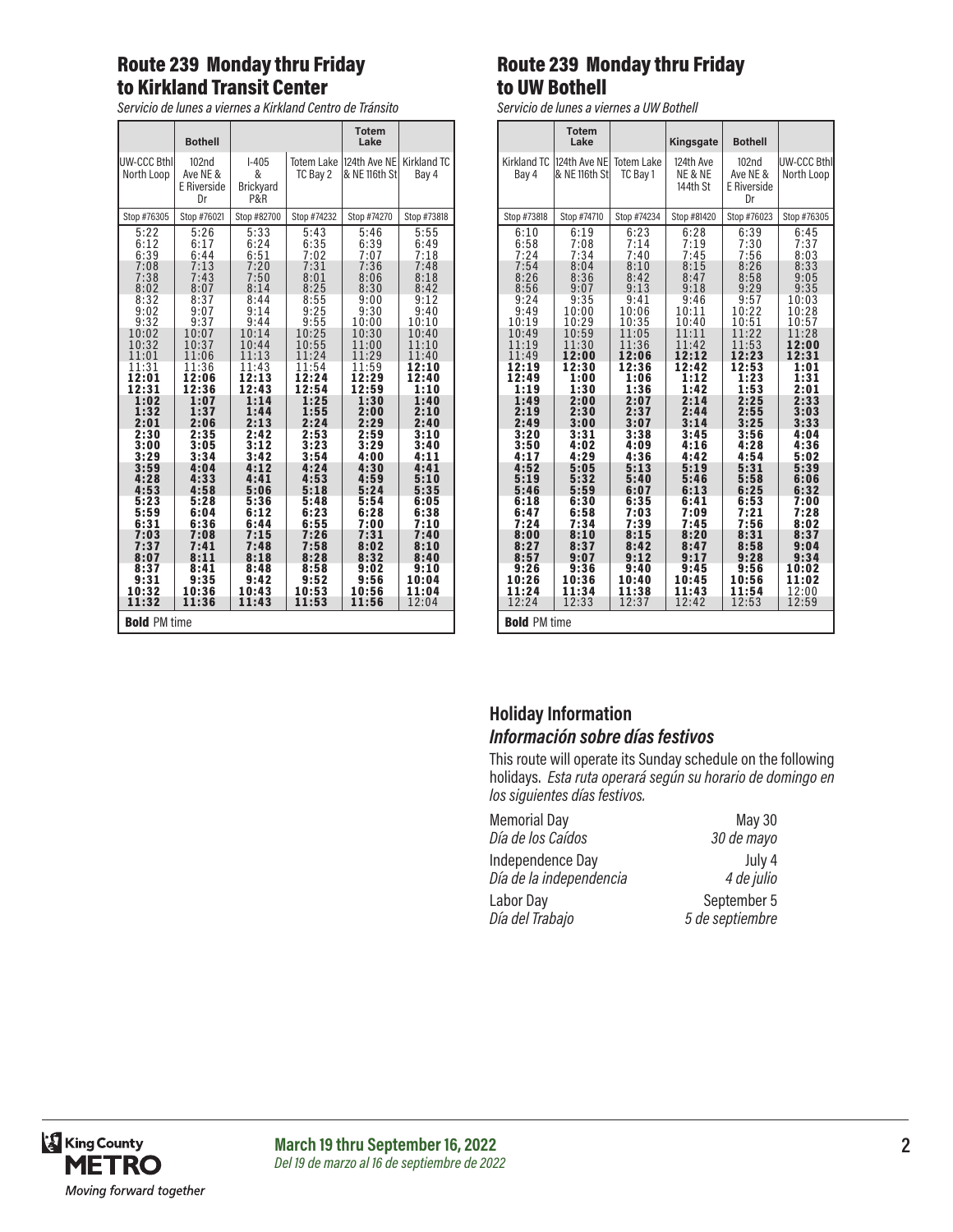# Route 239 Saturday to Kirkland Transit Center

*Servicio de al sábado a Kirkland Centro de Tránsito*

|                           | <b>Bothell</b>                         |                                                    |                               | <b>Totem</b><br>Lake          |                      |  |
|---------------------------|----------------------------------------|----------------------------------------------------|-------------------------------|-------------------------------|----------------------|--|
| UW-CCC Bthl<br>North Loop | 102nd<br>Ave NE &<br>E Riverside<br>Dr | $1-405$<br>&<br><b>Brickyard</b><br><b>P&amp;R</b> | <b>Totem Lake</b><br>TC Bay 2 | 124th Ave NE<br>& NE 116th St | Kirkland TC<br>Bay 4 |  |
| Stop #76305               | Stop #76021                            | Stop #82700                                        | Stop #74232                   | Stop #74270                   | Stop #73818          |  |
| 6:07<br>6:37<br>7:06      | 6:12<br>6:42<br>7:11                   | 6:18<br>6:48<br>7:17                               | 6:29<br>$6:59$<br>7:28        | 6:33<br>7:03<br>7:32          | 6:42<br>7:12<br>7:41 |  |
| 7:36                      | 7:41                                   | 7:47                                               | 7:58                          | 8:02                          | 8:11                 |  |
| 8:05                      | 8:10                                   | 8:16                                               | 8:27                          | 8:31                          | 8:40                 |  |
| 8:34                      | 8:39                                   | 8:45                                               | 8:56                          | 9:00                          | 9:10                 |  |
| 9:02                      | 9:07                                   | 9:13                                               | 9:24                          | 9:29                          | 9:39                 |  |
| 9:31                      | 9:36                                   | 9:42                                               | 9:53                          | 9:58                          | 10:08                |  |
| 10:00                     | 10:05                                  | 10:11                                              | 10:22                         | 10:27                         | 10:37                |  |
| 10:28                     | 10:33                                  | 10:39                                              | 10:51                         | 10:56                         | 11:06                |  |
| 10:56                     | 11:01                                  | 11:07                                              | 11:19                         | 11:25                         | 11:36                |  |
| 11:25                     | 11:31                                  | 11:37                                              | 11:49                         | 11:55                         | 12:06                |  |
| 11:55                     | 12:01                                  | 12:07                                              | 12:19                         | 12:25                         | 12:36                |  |
| 12:25                     | 12:31                                  | 12:37                                              | 12:49                         | 12:55                         | 1:06                 |  |
| 12:55                     | 1:01                                   | 1:07                                               | 1:19                          | 1:25                          | 1:36                 |  |
| 1:25                      | 1:31                                   | 1:37                                               | 1:49                          | 1:55                          | 2:06                 |  |
| 1:55                      | 2:01                                   | 2:07                                               | 2:19                          | 2:25                          | 2:36                 |  |
| 2:25                      | 2:31                                   | 2:37                                               | 2:49                          | 2:55                          | 3:06                 |  |
| 2:55                      | 3:01                                   | 3:07                                               | 3:19                          | 3:25                          | 3:36                 |  |
| 3:25                      | 3:31                                   | 3:37                                               | 3:49                          | 3:55                          | 4:06                 |  |
| 3:55                      | 4:01                                   | 4:07                                               | 4:19                          | 4:25                          | 4:36                 |  |
| 4:25                      | 4:31                                   | 4:37                                               | 4:49                          | 4:55                          | 5:06                 |  |
| 4:55                      | 5:01                                   | 5:07                                               | 5:19                          | 5:25                          | 5:36                 |  |
| 5:25                      | 5:31                                   | 5:37                                               | 5:49                          | 5:55                          | 6:06                 |  |
| 5:58                      | 6:04                                   | 6:10                                               | 6:21                          | 6:26                          | 6:36                 |  |
| 6:29                      | 6:34                                   | 6:40                                               | 6:51                          | 6:56                          | 7:06                 |  |
| 6:59                      | 7:04                                   | 7:10                                               | 7:21                          | 7:26                          | 7:36                 |  |
| 7:29                      | 7:34                                   | 7:40                                               | 7:51                          | 7:56                          | 8:06                 |  |
| 8:32                      | 8:37                                   | 8:43                                               | 8:54                          | 8:58                          | 9:07                 |  |
| 9:28                      | 9:33                                   | 9:39                                               | 9:50                          | 9:54                          | 10:03                |  |
| 10:28                     | 10:33                                  | 10:39                                              | 10:50                         | 10:54                         | 11:03                |  |
| 11:28                     | 11:33                                  | 11:39                                              | 11:50                         | 11:54                         | 12:03                |  |
| <b>Bold PM time</b>       |                                        |                                                    |                               |                               |                      |  |

# Route 239 Saturday to UW Bothell

*Servicio de al sábado a UW Bothell*

|                                                                                                                                                                                                                    | <b>Totem</b><br>Lake                                                                                                                                                                                                |                                                                                                                                                                                                                    | Kingsgate                                                                                                                                                                                                          | <b>Bothell</b>                                                                                                                                                                                                     |                                                                                                                                                                                                                     |
|--------------------------------------------------------------------------------------------------------------------------------------------------------------------------------------------------------------------|---------------------------------------------------------------------------------------------------------------------------------------------------------------------------------------------------------------------|--------------------------------------------------------------------------------------------------------------------------------------------------------------------------------------------------------------------|--------------------------------------------------------------------------------------------------------------------------------------------------------------------------------------------------------------------|--------------------------------------------------------------------------------------------------------------------------------------------------------------------------------------------------------------------|---------------------------------------------------------------------------------------------------------------------------------------------------------------------------------------------------------------------|
| <b>Kirkland TC</b><br>Bay 4                                                                                                                                                                                        | 124th Ave NE<br>& NE 116th St                                                                                                                                                                                       | <b>Totem Lake</b><br>TC Bav 1                                                                                                                                                                                      | 124th Ave<br>NE & NE<br>144th St                                                                                                                                                                                   | 102 <sub>nd</sub><br>Ave NE &<br>E Riverside<br>Dr                                                                                                                                                                 | UW-CCC Bthl<br>North Loop                                                                                                                                                                                           |
| Stop #73818                                                                                                                                                                                                        | Stop #74710                                                                                                                                                                                                         | Stop #74234                                                                                                                                                                                                        | Stop #81420                                                                                                                                                                                                        | Stop #76023                                                                                                                                                                                                        | Stop #76305                                                                                                                                                                                                         |
| 6:54<br>7:30<br>7:55<br>8:30<br>8:55<br>9:25<br>9:55<br>10:25<br>10:45<br>11:15<br>11:45<br>12:16<br>12:46<br>1:18<br>1:48<br>2:18<br>2:48<br>3:18<br>3:48<br>4:18<br>4:48<br>5:18<br>5:48<br>6:16<br>6:44<br>7:14 | 7:03<br>7:39<br>8:04<br>8:39<br>9:04<br>9:34<br>10:04<br>10:34<br>10:54<br>11:25<br>11:55<br>12:26<br>12:56<br>1:28<br>1:58<br>2:28<br>2:58<br>3:28<br>3:58<br>4:28<br>4:58<br>5:28<br>5:58<br>6:26<br>6:54<br>7:24 | 7:08<br>7:44<br>8:09<br>8:44<br>9:09<br>9:40<br>10:10<br>10:40<br>11:00<br>11:31<br>12:01<br>12:32<br>1:02<br>1:34<br>2:04<br>2:34<br>3:04<br>3:34<br>4:04<br>4:34<br>5:04<br>5:34<br>6:04<br>6:32<br>7:00<br>7:30 | 7:14<br>7:50<br>8:15<br>8:50<br>9:15<br>9:46<br>10:16<br>10:46<br>11:06<br>11:37<br>12:07<br>12:38<br>1:08<br>1:40<br>2:10<br>2:40<br>3:10<br>3:40<br>4:10<br>4:40<br>5:10<br>5:40<br>6:10<br>6:38<br>7:06<br>7:36 | 7:25<br>8:01<br>8:26<br>9:01<br>9:26<br>9:57<br>10:27<br>10:57<br>11:17<br>11:48<br>12:18<br>12:49<br>1:19<br>1:51<br>2:21<br>2:51<br>3:21<br>3:51<br>4:21<br>4:51<br>5:21<br>5:51<br>6:21<br>6:49<br>7:17<br>7:47 | 7:32<br>8:08<br>8:33<br>9:08<br>9:33<br>10:04<br>10:34<br>11:04<br>11:24<br>11:55<br>12:25<br>12:57<br>1:27<br>1:59<br>2:29<br>2:59<br>3:29<br>3:59<br>4:29<br>4:59<br>5:29<br>5:59<br>6:28<br>6:56<br>7:24<br>7:53 |
| 7:43<br>8:13<br>9:13<br>10:10<br>11:20<br>12:20                                                                                                                                                                    | 7:53<br>8:23<br>9:23<br>10:19<br>11:29<br>12:28                                                                                                                                                                     | 7:59<br>8:29<br>9:28<br>10:24<br>11:34<br>12:32                                                                                                                                                                    | 8:05<br>8:35<br>9:34<br>10:30<br>11:40<br>12:38                                                                                                                                                                    | 8:16<br>8:46<br>9:45<br>10:41<br>11:51<br>12:49                                                                                                                                                                    | 8:22<br>8:52<br>9:51<br>10:47<br>11:57<br>12:55                                                                                                                                                                     |
| <b>Bold PM time</b>                                                                                                                                                                                                |                                                                                                                                                                                                                     |                                                                                                                                                                                                                    |                                                                                                                                                                                                                    |                                                                                                                                                                                                                    |                                                                                                                                                                                                                     |